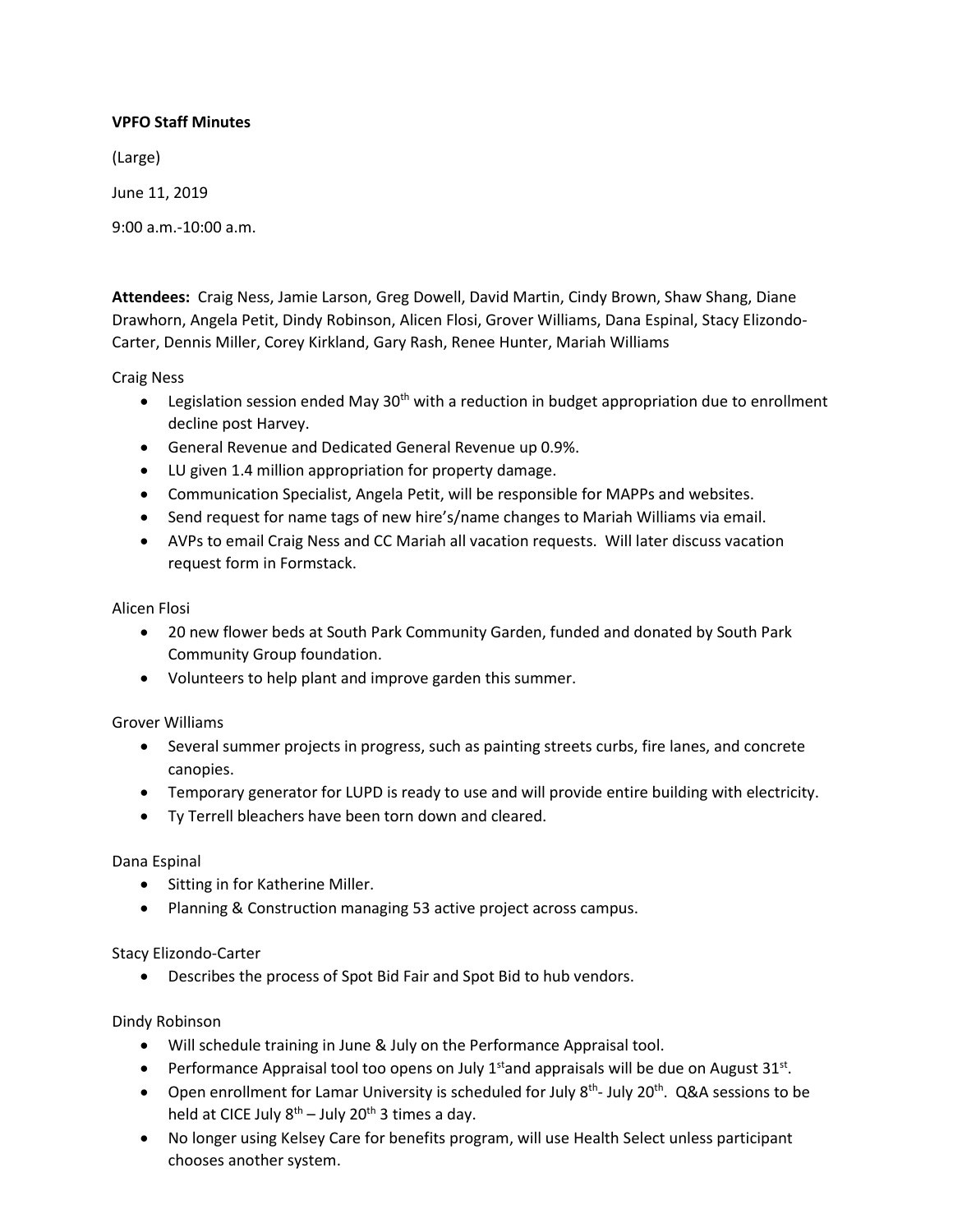- New PPA for dental is Delta Dental.
- Will no longer have state of Texas dental discount plan that ends on 8/31/19.
- There will be no premium changes.

### Renee Hunter

Moderate progress with Bob Adams on access cards

#### Dennis Miller

- The custodial schedule has changed to mostly day shifts for summer.
- Forward classroom usage to Dennis to implement deep cleaning.

### Corey Kirkland

 The new Annual Grounds Maintenance Contract will go to August 2019 Board of Regents Meeting.

### Gary Rash

 SHSU has had several issues with insurance claims under State Rental Car Contract because employees are identifying as a state employee.

### Jamie Larson

Budget process underway, FY20 Budget Hearing to be held this afternoon.

## Greg Dowell

- Cashiers moved to Carl Parker room 105.
- Helping Jamie with SACS.

#### Diane Drawhorn

- Purchased 1120 Vermont, vacant lot, from Sheriff's Auction.
- Standard Delegation of Signature Authority template to be approved by Craig Ness.

#### Shaw Shang

- Working with several departments on revising certain forms.
- Working on presentation training material.

#### Cindy Brown

- Sitting in for Donna Quebedeaux.
- Working on monthly financials to make budget decisions.

#### David Martin

- Custodial schedule to maintain 24 hour coverage with small night crew.
- Custodial summer focus is on deep cleaning.
- Notify facilities of any decrease of service, and provide any feedback that may help improve service.
- Inclusion building was finished.
- 4 boilers to be replaced.
- Repaired EIFS on bottom of Family Consumer building.